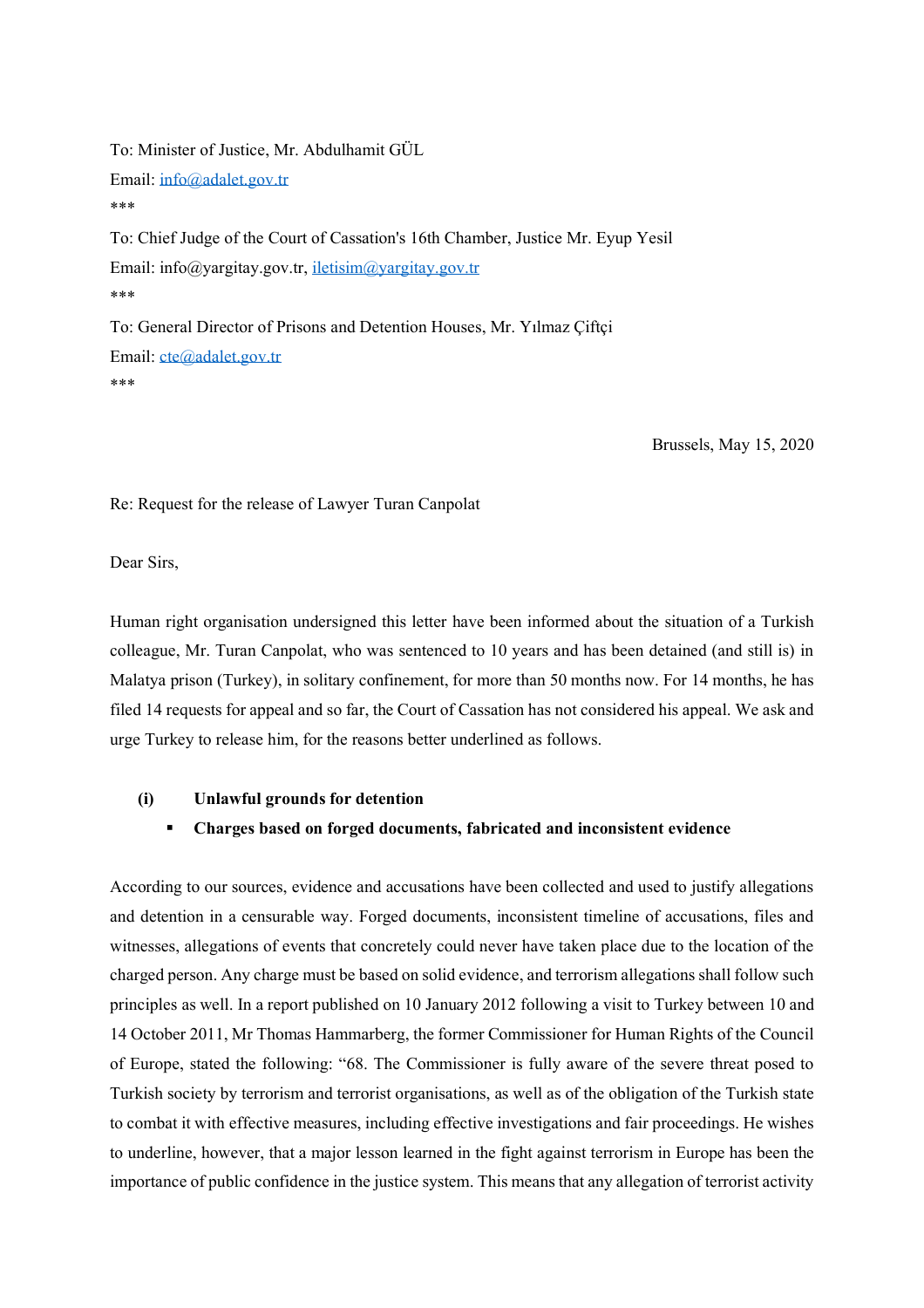must be established with convincing evidence and beyond any reasonable doubt. Experience has shown time and time again that any deviation from established human rights principles in the fight against terrorism, including in the functioning of the judiciary, ultimately serves the interests of terrorist organisations."

## ▪ **Charges based on ByLock App**

One of the allegations against Mr. Canpolat is that he used the ByLock App. According to the UN Human Rights Committee and the UN Working Group on Arbitrary Detention, arrests, convictions and imprisonment based on the alleged or established use of the ByLock App breach Articles 19, 21 and 22 of the International Covenant on Civil and Political Rights.

In her country [report](https://arrestedlawyers.files.wordpress.com/2020/02/commdh20201-report-on-turkey_en.docx.pdf) dated February 19, 2020, Dunja Mijatovic, Commissioner for Human Rights of the COE urged Turkey to implement the UN Human Rights [Committee's](https://arrestedlawyers.files.wordpress.com/2018/12/ccpr_c_125_d_2980_2017_28518_e.pdf) decision dated 26 March, [2019](https://arrestedlawyers.files.wordpress.com/2018/12/ccpr_c_125_d_2980_2017_28518_e.pdf) and and comply with the principles established therein.

The decision mentioned by the Commissioner had established that the criteria used by the Turkish Government to prosecute and convict individuals, such as having used the encrypted chat application called Bylock or having a deposit account in Bank Asya, were not enough to justify such conduct. The UN Human Right Committee concluded that a detention based on above-mentioned criteria was unlawful.

### **(ii) Unjustifiable lack of feedback to the 14 appeals**

Mr. Canpolat filed, over the past 14 months, 14 appeal petitions against his detention and none of them were adequately considered and resulted in his release although he has been already in pretrial detention for 51 months. According to the European Court of Human Rights, "Article 5 § 4, in guaranteeing to detained persons a right to institute proceedings to challenge the lawfulness of their detention, also proclaims their right, following the institution of such proceedings, to a speedy judicial decision concerning the lawfulness of detention and the ordering of its termination if it proves unlawful (Idalov v. Russia [GC], § 154; Baranowski v. Poland, § 68)".

Moreover, "Where an individual's personal liberty is at stake, the Court has very strict standards concerning the State's compliance with the requirement of speedy review of the lawfulness of detention (see, for example, Kadem v. Malta, §§ 44-45, where the Court considered a time-period of seventeen days in deciding on the lawfulness of the applicant's detention to be excessive, and Mamedova v. Russia, § 96, where the length of appeal proceedings lasting, inter alia, twenty-six days, was found to be in breach of the "speediness" requirement)."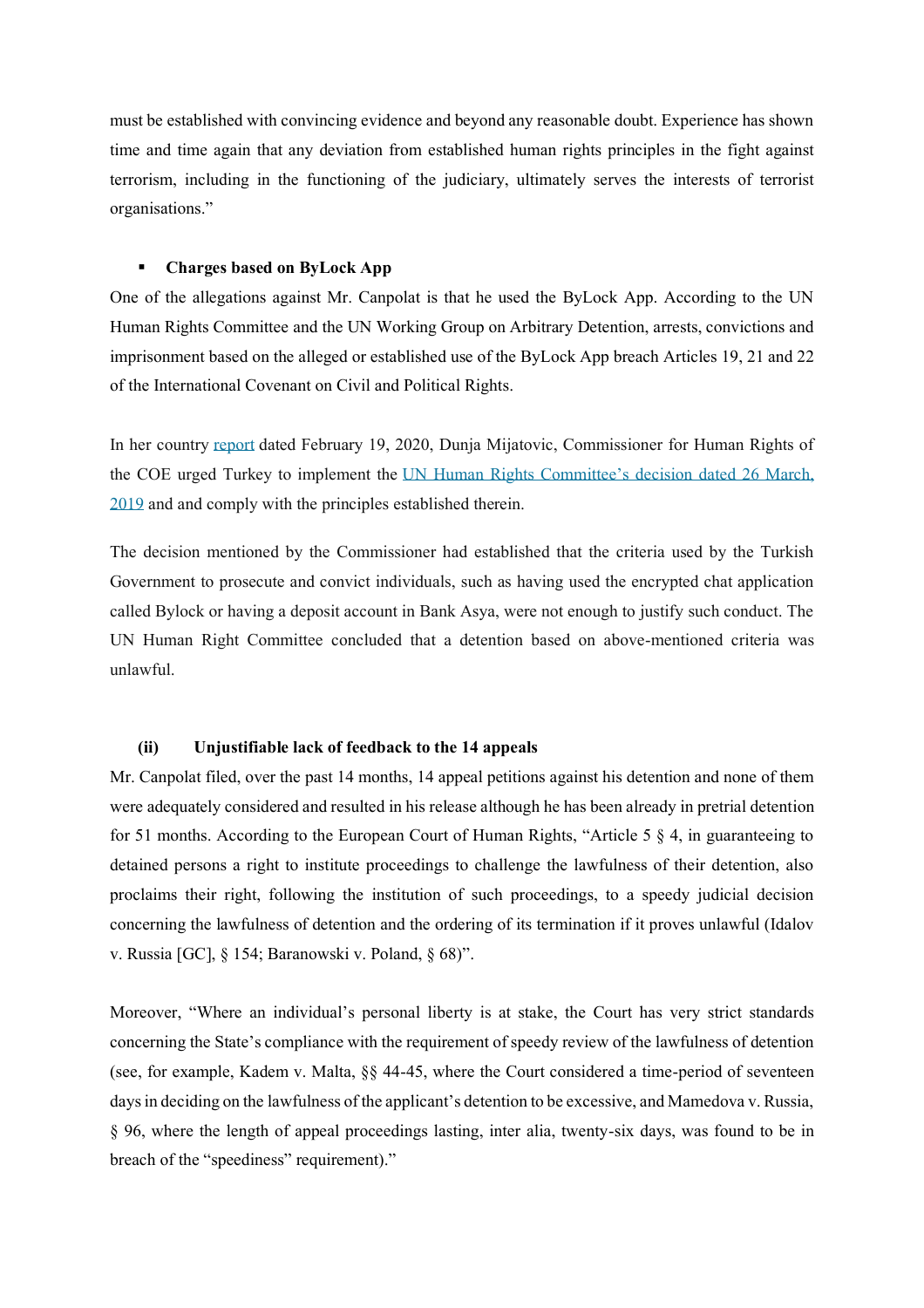## **Solitary Confinement**

According to the Mandela Rules, Rule 43 1. In no circumstances may restrictions or disciplinary sanctions amount to torture or other cruel, inhuman or degrading treatment or punishment. The following practices, in particular, shall be prohibited: (a) Indefinite solitary confinement; (b) Prolonged solitary confinement" where solitary confinement is defined by rule 44 Rule 44 For the purpose of these rules, solitary confinement shall refer to the confinement of prisoners for 22 hours or more a day without meaningful human contact. Prolonged solitary confinement shall refer to solitary confinement for a time period in excess of 15 consecutive days.

#### **Conclusions**

In the light of the above, we urge the Government of Turkey together with the competent Authorities to:

- end the solitary confinement of Lawyer Turan Canpolat;
- immediately release him from detention;
- comply with fundamental rights, international conventions and obligations;
- stop targeting (in an unjustified manner and especially using anti-terrorism measures), key players in the protection of human rights, as lawyers certainly are.

Thank you for your attention, we hope our requests will be met soon.

Kind regards.

## **SIGN**

- 1. FIDU Italian Federation for Human Rights Italy
- 2. IDHAE L'Observatoire mondial des Avocats Luxemburg
- 3. Monitoring Committee on Attacks on Lawyers, International Association of People's Lawyers – France
- 4. Lawyers Rights Watch Canada Canada
- 5. Open Dialogue Foundation Belgium
- 6. Plataforma Pro Derechos y Libertades Spain
- 7. PPJ Platform for Peace and Justice Belgium
- 8. SACC Scotland Against Criminalising Communities Scotland
- 9. The Arrested Lawyers Initiative Belgium
- 10. The Foundation The Day of The Endangered Lawyer Netherlands
- 11. Boye-Elbal & Asociados Spain
- 12. Vogelaar Advocatuur Netherlands